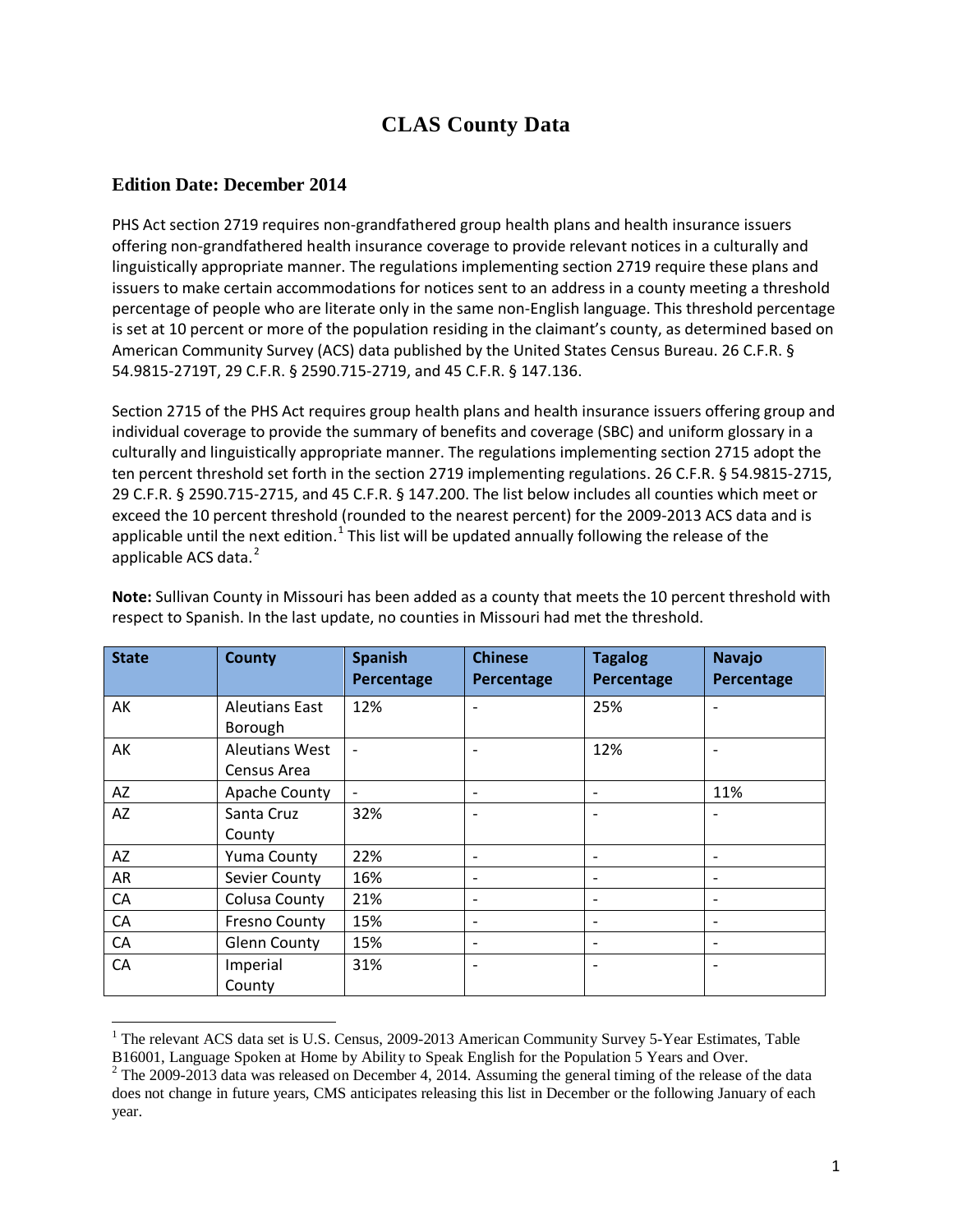| <b>State</b> | <b>County</b>          | <b>Spanish</b> | <b>Chinese</b>           | <b>Tagalog</b>           | <b>Navajo</b>                |
|--------------|------------------------|----------------|--------------------------|--------------------------|------------------------------|
|              |                        | Percentage     | Percentage               | Percentage               | Percentage                   |
| CA           | Kern County            | 16%            | $\overline{\phantom{a}}$ | $\frac{1}{2}$            | $\overline{\phantom{a}}$     |
| CA           | <b>Kings County</b>    | 17%            | $\overline{\phantom{a}}$ | $\overline{a}$           | $\frac{1}{2}$                |
| CA           | Los Angeles            | 18%            | $\overline{a}$           | $\overline{\phantom{a}}$ | $\frac{1}{2}$                |
|              | County                 |                |                          |                          |                              |
| CA           | Madera County          | 17%            | $\overline{a}$           | $\frac{1}{2}$            | $\overline{\phantom{a}}$     |
| CA           | <b>Merced County</b>   | 19%            | $\overline{a}$           | $\overline{\phantom{0}}$ | $\blacksquare$               |
| CA           | Monterey               | 26%            | $\overline{a}$           | $\overline{\phantom{0}}$ | $\overline{\phantom{a}}$     |
|              | County                 |                |                          |                          |                              |
| CA           | Napa County            | 14%            | $\overline{a}$           | $\overline{a}$           | $\overline{\phantom{0}}$     |
| CA           | <b>Orange County</b>   | 12%            | $\overline{\phantom{a}}$ | $\overline{\phantom{a}}$ | $\overline{\phantom{a}}$     |
| CA           | Riverside              | 13%            | $\overline{a}$           |                          | $\overline{\phantom{0}}$     |
|              | County                 |                |                          |                          |                              |
| CA           | San Benito             | 18%            | $\overline{a}$           | $\overline{a}$           | $\frac{1}{2}$                |
|              | County                 |                |                          |                          |                              |
| CA           | San Bernardino         | 14%            | $\overline{a}$           | $\overline{a}$           | $\overline{\phantom{a}}$     |
|              | County                 |                |                          |                          |                              |
| CA           | San Diego              | 11%            | $\overline{a}$           | $\overline{\phantom{0}}$ | $\overline{\phantom{0}}$     |
|              | County                 |                |                          |                          |                              |
| CA           | San Francisco          | $\blacksquare$ | 12%                      | $\overline{\phantom{a}}$ | $\overline{\phantom{a}}$     |
|              | County                 |                |                          |                          |                              |
| CA           | San Joaquin            | 12%            | $\overline{a}$           | $\overline{\phantom{0}}$ | $\overline{\phantom{a}}$     |
|              | County                 |                |                          |                          |                              |
| CA           | San Mateo              | 10%            | $\overline{a}$           |                          | $\overline{a}$               |
|              | County                 |                |                          |                          |                              |
| CA           | Santa Barbara          | 16%            | $\overline{a}$           | $\overline{\phantom{a}}$ | $\overline{\phantom{a}}$     |
|              | County                 |                |                          |                          |                              |
| CA           | Santa Cruz             | 12%            | $\overline{a}$           | $\overline{\phantom{a}}$ | $\overline{\phantom{a}}$     |
|              | County                 |                |                          |                          |                              |
| CA           | Stanislaus             | 13%            | $\overline{a}$           | $\overline{a}$           | $\overline{\phantom{a}}$     |
|              | County                 |                |                          |                          |                              |
| CA           | <b>Sutter County</b>   | 11%            | $\overline{\phantom{0}}$ | -                        | $\qquad \qquad \blacksquare$ |
| CA           | <b>Tulare County</b>   | 21%            | $\overline{a}$           | $\overline{\phantom{a}}$ | $\overline{\phantom{a}}$     |
| CA           | Ventura County         | 14%            | $\overline{\phantom{0}}$ | $\overline{\phantom{a}}$ | $\overline{\phantom{a}}$     |
| CA           | <b>Yolo County</b>     | 10%            | $\overline{a}$           | $\overline{\phantom{a}}$ | $\qquad \qquad \blacksquare$ |
| CO           | <b>Adams County</b>    | 11%            | $\qquad \qquad -$        | $\overline{\phantom{a}}$ | $\overline{\phantom{a}}$     |
| CO           | Costilla County        | 13%            | $\overline{\phantom{m}}$ | $\overline{\phantom{a}}$ | $\overline{\phantom{a}}$     |
| CO           | Eagle County           | 14%            | $\overline{a}$           | $\overline{a}$           | $\overline{\phantom{m}}$     |
| CO           | Garfield County        | 11%            | $\overline{a}$           | $\frac{1}{2}$            | $\overline{\phantom{a}}$     |
| CO           | Lake County            | 11%            | $\overline{a}$           | $\blacksquare$           | $\blacksquare$               |
| CO           | <b>Phillips County</b> | 12%            | $\overline{a}$           | $\overline{\phantom{a}}$ | $\overline{\phantom{0}}$     |
| CO           | Saguache               | 10%            | $\overline{a}$           | $\overline{\phantom{0}}$ | $\overline{\phantom{a}}$     |
|              | County                 |                |                          |                          |                              |
| FL           | <b>Collier County</b>  | 12%            | $\overline{a}$           | $\overline{\phantom{a}}$ | $\Box$                       |
| FL           | DeSoto County          | 18%            | $\qquad \qquad -$        | $\overline{\phantom{a}}$ | $\overline{\phantom{a}}$     |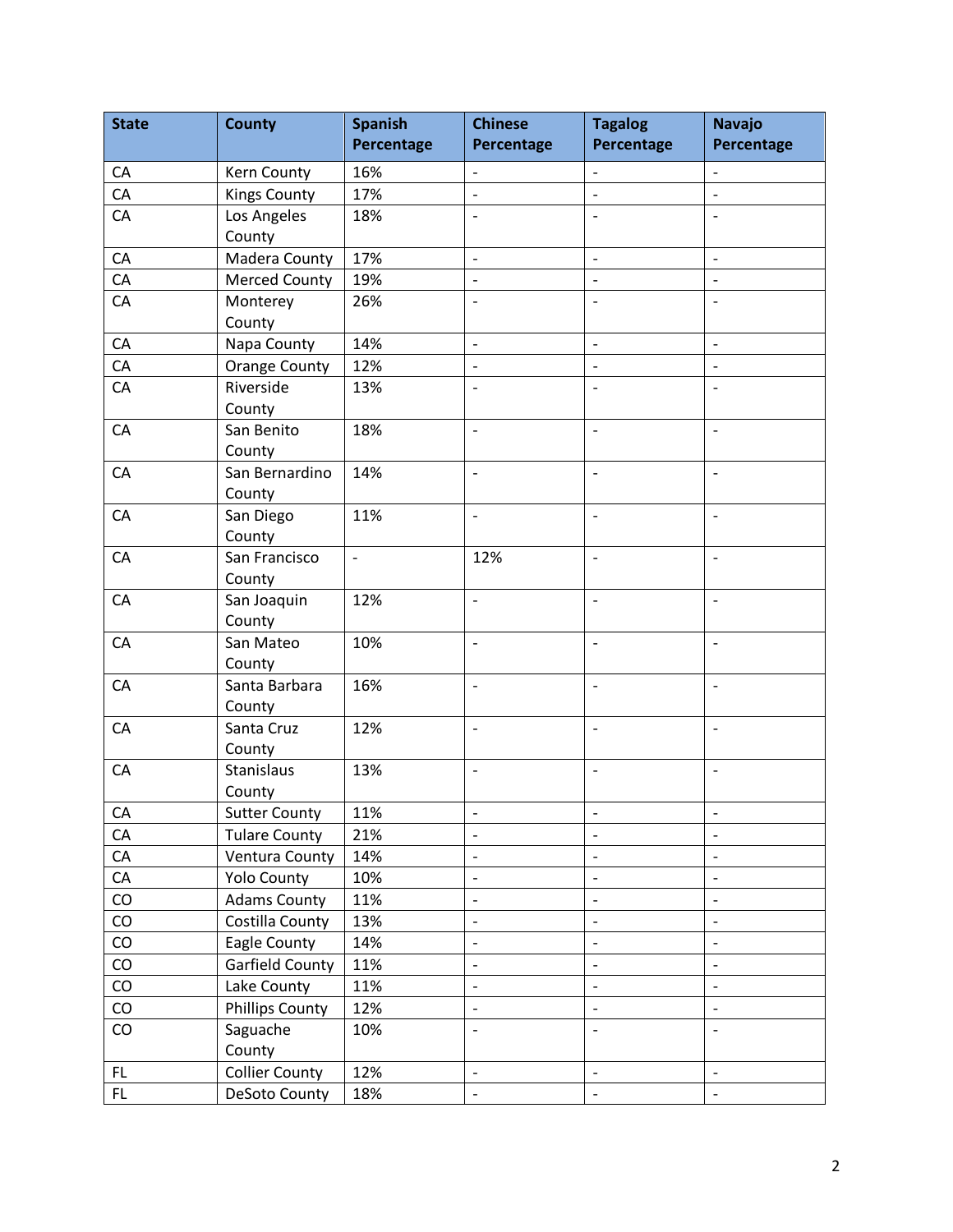| <b>State</b> | <b>County</b>          | <b>Spanish</b> | <b>Chinese</b>           | <b>Tagalog</b>           | <b>Navajo</b>                |
|--------------|------------------------|----------------|--------------------------|--------------------------|------------------------------|
|              |                        | Percentage     | Percentage               | Percentage               | Percentage                   |
| FL           | <b>Hardee County</b>   | 21%            | $\overline{\phantom{a}}$ | $\frac{1}{2}$            | $\overline{\phantom{a}}$     |
| FL           | <b>Hendry County</b>   | 25%            | $\overline{\phantom{a}}$ | $\overline{\phantom{0}}$ | $\overline{\phantom{m}}$     |
| FL           | Miami-Dade             | 31%            | $\overline{\phantom{a}}$ | $\overline{\phantom{a}}$ | $\overline{a}$               |
|              | County                 |                |                          |                          |                              |
| FL           | Okeechobee             | 13%            | $\overline{\phantom{a}}$ | $\overline{a}$           | $\overline{\phantom{a}}$     |
|              | County                 |                |                          |                          |                              |
| FL           | Osceola County         | 17%            | $\overline{\phantom{a}}$ | $\overline{\phantom{a}}$ | $\overline{\phantom{a}}$     |
| GA           | Atkinson               | 10%            | $\overline{a}$           | $\overline{a}$           | $\overline{\phantom{0}}$     |
|              | County                 |                |                          |                          |                              |
| GA           | <b>Echols County</b>   | 14%            | $\overline{\phantom{a}}$ | $\overline{\phantom{0}}$ | $\overline{a}$               |
| GA           | <b>Hall County</b>     | 12%            | $\overline{\phantom{a}}$ | $\overline{\phantom{a}}$ | $\overline{\phantom{a}}$     |
| GA           | <b>Stewart County</b>  | 12%            | $\overline{\phantom{a}}$ | $\overline{\phantom{0}}$ | $\overline{\phantom{a}}$     |
| GA           | Whitfield              | 15%            | $\overline{a}$           | $\overline{\phantom{a}}$ | $\overline{a}$               |
|              | County                 |                |                          |                          |                              |
| ID           | <b>Clark County</b>    | 31%            | $\overline{\phantom{a}}$ | $\overline{a}$           | $\overline{\phantom{0}}$     |
| ID           | Gooding                | 11%            | $\overline{\phantom{a}}$ |                          | $\overline{\phantom{a}}$     |
|              | County                 |                |                          |                          |                              |
| ID           | Jerome County          | 13%            | $\overline{\phantom{a}}$ | $\overline{a}$           | $\frac{1}{2}$                |
| ID           | <b>Lincoln County</b>  | 13%            | $\overline{\phantom{a}}$ | $\overline{\phantom{0}}$ | $\blacksquare$               |
| ID           | Minidoka               | 12%            | $\overline{\phantom{a}}$ | $\overline{a}$           | $\overline{a}$               |
|              | County                 |                |                          |                          |                              |
| ID           | Power County           | 13%            | $\overline{\phantom{a}}$ | $\overline{\phantom{0}}$ | $\overline{\phantom{a}}$     |
| $\sf IL$     | Kane County            | 14%            | $\overline{a}$           | $\overline{\phantom{0}}$ | $\overline{a}$               |
| IA           | <b>Buena Vista</b>     | 14%            | $\overline{a}$           | $\overline{a}$           | $\overline{\phantom{0}}$     |
|              | County                 |                |                          |                          |                              |
| IA           | Crawford               | 11%            | $\overline{\phantom{a}}$ | $\overline{a}$           | $\overline{\phantom{a}}$     |
|              | County                 |                |                          |                          |                              |
| KS           | Edwards                | 10%            | $\overline{\phantom{a}}$ | $\overline{\phantom{a}}$ | $\overline{\phantom{a}}$     |
|              | County                 |                |                          |                          |                              |
| KS           | <b>Finney County</b>   | 16%            | $\overline{a}$           | $\overline{\phantom{0}}$ | $\overline{a}$               |
| ΚS           | Ford County            | 19%            | $\overline{\phantom{a}}$ | $\qquad \qquad -$        | $\qquad \qquad \blacksquare$ |
| KS           | <b>Grant County</b>    | 14%            | $\overline{\phantom{a}}$ | $\overline{a}$           | $\overline{\phantom{a}}$     |
| KS           | Hamilton               | 12%            | $\overline{\phantom{a}}$ |                          |                              |
|              | County                 |                |                          |                          |                              |
| KS           | <b>Kearny County</b>   | 10%            | $\overline{\phantom{a}}$ | $\overline{\phantom{a}}$ | $\overline{\phantom{a}}$     |
| KS           | <b>Scott County</b>    | 10%            | $\overline{\phantom{a}}$ | $\overline{\phantom{0}}$ | $\overline{\phantom{0}}$     |
| KS           | Seward County          | 28%            | $\overline{\phantom{a}}$ | $\overline{\phantom{a}}$ | $\overline{\phantom{a}}$     |
| KS           | <b>Stanton County</b>  | 19%            | $\overline{\phantom{a}}$ | $\overline{a}$           | $\overline{\phantom{m}}$     |
| KS           | <b>Stevens County</b>  | 14%            | $\overline{\phantom{a}}$ | $\overline{\phantom{0}}$ | $\overline{\phantom{m}}$     |
| KS           | Wyandotte              | 11%            | $\overline{\phantom{a}}$ | $\overline{\phantom{a}}$ | $\overline{\phantom{0}}$     |
|              | County                 |                |                          |                          |                              |
| <b>MO</b>    | <b>Sullivan County</b> | 10%            | $\overline{\phantom{a}}$ | $\overline{\phantom{a}}$ | $\overline{\phantom{a}}$     |
| <b>NE</b>    | Colfax County          | 24%            | $\qquad \qquad -$        | $\blacksquare$           | $\overline{\phantom{a}}$     |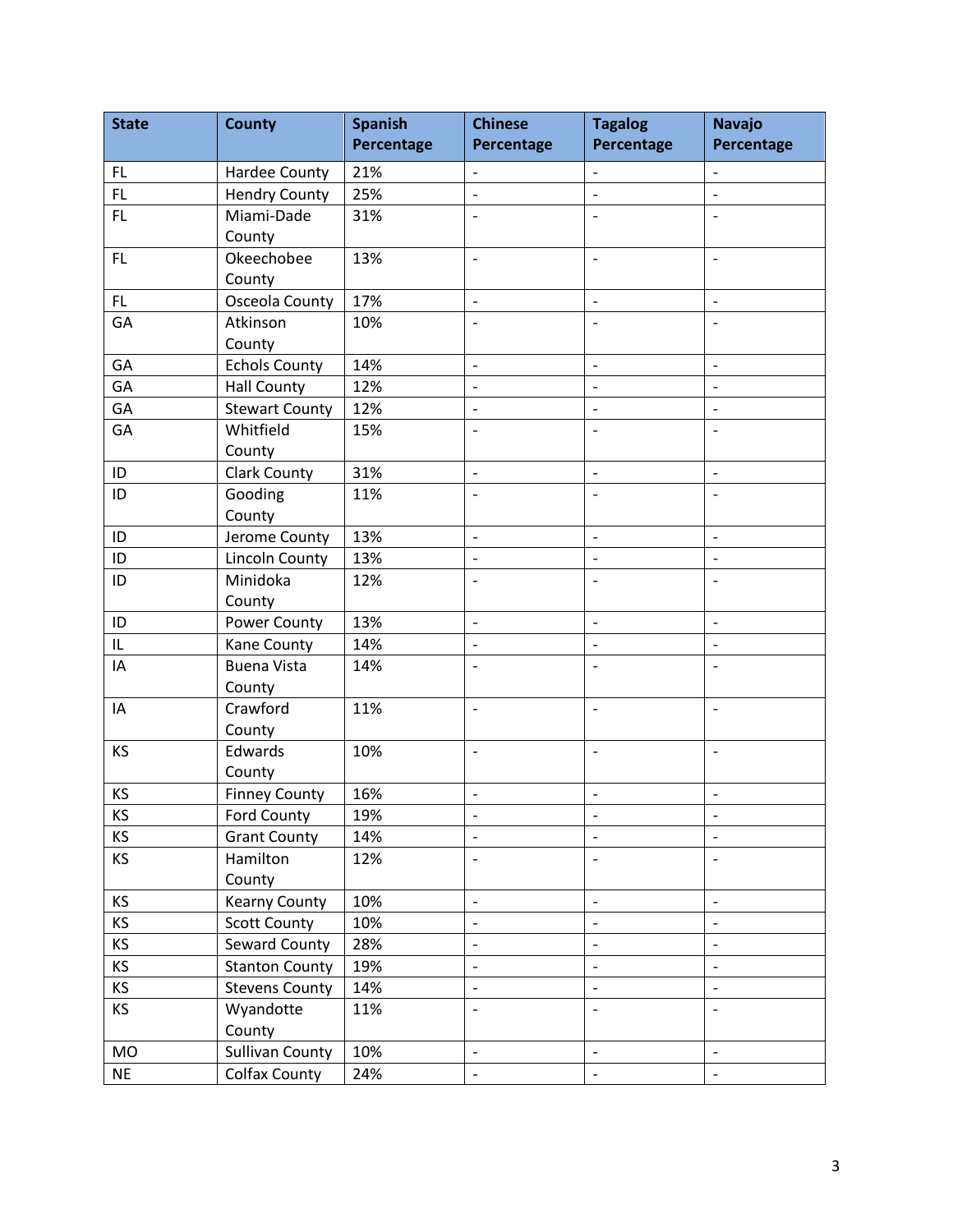| <b>State</b> | <b>County</b>         | <b>Spanish</b> | <b>Chinese</b>           | <b>Tagalog</b>           | <b>Navajo</b>                |
|--------------|-----------------------|----------------|--------------------------|--------------------------|------------------------------|
|              |                       | Percentage     | Percentage               | Percentage               | Percentage                   |
| <b>NE</b>    | Dakota County         | 15%            | $\overline{\phantom{a}}$ | $\overline{\phantom{a}}$ | $\overline{\phantom{a}}$     |
| <b>NE</b>    | Dawson County         | 15%            | $\overline{a}$           | $\overline{a}$           |                              |
| <b>NE</b>    | <b>Hall County</b>    | 10%            | $\overline{a}$           | $\overline{a}$           | $\overline{\phantom{m}}$     |
| <b>NV</b>    | <b>Clark County</b>   | 10%            | $\overline{a}$           | $\overline{\phantom{a}}$ | $\overline{\phantom{a}}$     |
| <b>NJ</b>    | Cumberland            | 11%            | $\overline{a}$           |                          |                              |
|              | County                |                |                          |                          |                              |
| <b>NJ</b>    | <b>Hudson County</b>  | 18%            | $\overline{\phantom{a}}$ | $\blacksquare$           | $\overline{\phantom{a}}$     |
| <b>NJ</b>    | Passaic County        | 17%            | $\overline{\phantom{0}}$ | $\overline{a}$           | $\overline{\phantom{a}}$     |
| <b>NJ</b>    | <b>Union County</b>   | 14%            | $\overline{a}$           | $\overline{\phantom{a}}$ | $\overline{\phantom{a}}$     |
| <b>NM</b>    | Chaves County         | 12%            | $\qquad \qquad -$        | $\blacksquare$           | $\overline{\phantom{a}}$     |
| <b>NM</b>    | Doña Ana              | 15%            | $\overline{a}$           |                          | $\overline{\phantom{a}}$     |
|              | County                |                |                          |                          |                              |
| <b>NM</b>    | Lea County            | 13%            | $\qquad \qquad -$        | $\overline{\phantom{a}}$ | $\overline{\phantom{a}}$     |
| <b>NM</b>    | Luna County           | 18%            | $\overline{\phantom{0}}$ | $\overline{\phantom{a}}$ | $\overline{\phantom{a}}$     |
| <b>NM</b>    | Mora County           | 14%            | $\overline{a}$           | $\overline{a}$           | $\overline{\phantom{0}}$     |
| <b>NM</b>    | San Miguel            | 11%            | $\overline{a}$           | $\overline{a}$           | $\overline{\phantom{a}}$     |
|              | County                |                |                          |                          |                              |
| <b>NM</b>    | Santa Fe              | 11%            | $\overline{a}$           | $\overline{\phantom{a}}$ | $\overline{\phantom{a}}$     |
|              | County                |                |                          |                          |                              |
| <b>NY</b>    | <b>Bronx County</b>   | 21%            | $\overline{\phantom{a}}$ | $\overline{\phantom{a}}$ | $\overline{\phantom{a}}$     |
| <b>NY</b>    | New York              | 10%            | $\overline{a}$           | $\overline{a}$           | $\overline{\phantom{a}}$     |
|              | County                |                |                          |                          |                              |
| <b>NY</b>    | <b>Queens County</b>  | 12%            | $\overline{\phantom{0}}$ | $\overline{a}$           | $\qquad \qquad -$            |
| <b>NC</b>    | <b>Duplin County</b>  | 12%            | $\qquad \qquad -$        | $\overline{\phantom{a}}$ | $\overline{\phantom{a}}$     |
| <b>NC</b>    | Lee County            | 10%            | $\overline{\phantom{0}}$ | $\overline{a}$           | $\overline{\phantom{a}}$     |
| OK           | <b>Harper County</b>  | 10%            | $\overline{a}$           | $\overline{a}$           | $\overline{\phantom{a}}$     |
| OK           | <b>Texas County</b>   | 19%            | $\overline{a}$           | $\overline{\phantom{a}}$ | $\overline{\phantom{a}}$     |
| OR           | <b>Hood River</b>     | 15%            | $\overline{a}$           |                          |                              |
|              | County                |                |                          |                          |                              |
| OR           | Malheur               | 10%            | $\overline{\phantom{0}}$ | $\overline{\phantom{a}}$ | $\qquad \qquad \blacksquare$ |
|              | County                |                |                          |                          |                              |
| OR           | Morrow                | 15%            |                          |                          | $\overline{\phantom{a}}$     |
|              | County                |                |                          |                          |                              |
| <b>TX</b>    | Andrews               | 15%            | $\overline{\phantom{a}}$ | $\overline{\phantom{a}}$ | $\overline{\phantom{a}}$     |
|              | County                |                |                          |                          |                              |
| <b>TX</b>    | Atascosa              | 14%            | $\overline{\phantom{a}}$ | $\overline{\phantom{a}}$ | $\overline{\phantom{a}}$     |
|              | County                |                |                          |                          |                              |
| TX           | <b>Bailey County</b>  | 20%            | $\overline{a}$           | $\overline{a}$           | $\overline{\phantom{a}}$     |
| <b>TX</b>    | <b>Bastrop County</b> | 10%            | $\blacksquare$           | $\overline{a}$           | $\overline{\phantom{m}}$     |
| <b>TX</b>    | <b>Bexar County</b>   | 11%            | $\overline{\phantom{0}}$ | $\overline{\phantom{0}}$ | $\blacksquare$               |
| <b>TX</b>    | <b>Brooks County</b>  | 16%            | $\overline{a}$           | $\overline{\phantom{a}}$ | $\overline{\phantom{a}}$     |
| <b>TX</b>    | Calhoun               | 10%            | $\overline{a}$           | $\blacksquare$           | $\overline{\phantom{a}}$     |
|              | County                |                |                          |                          |                              |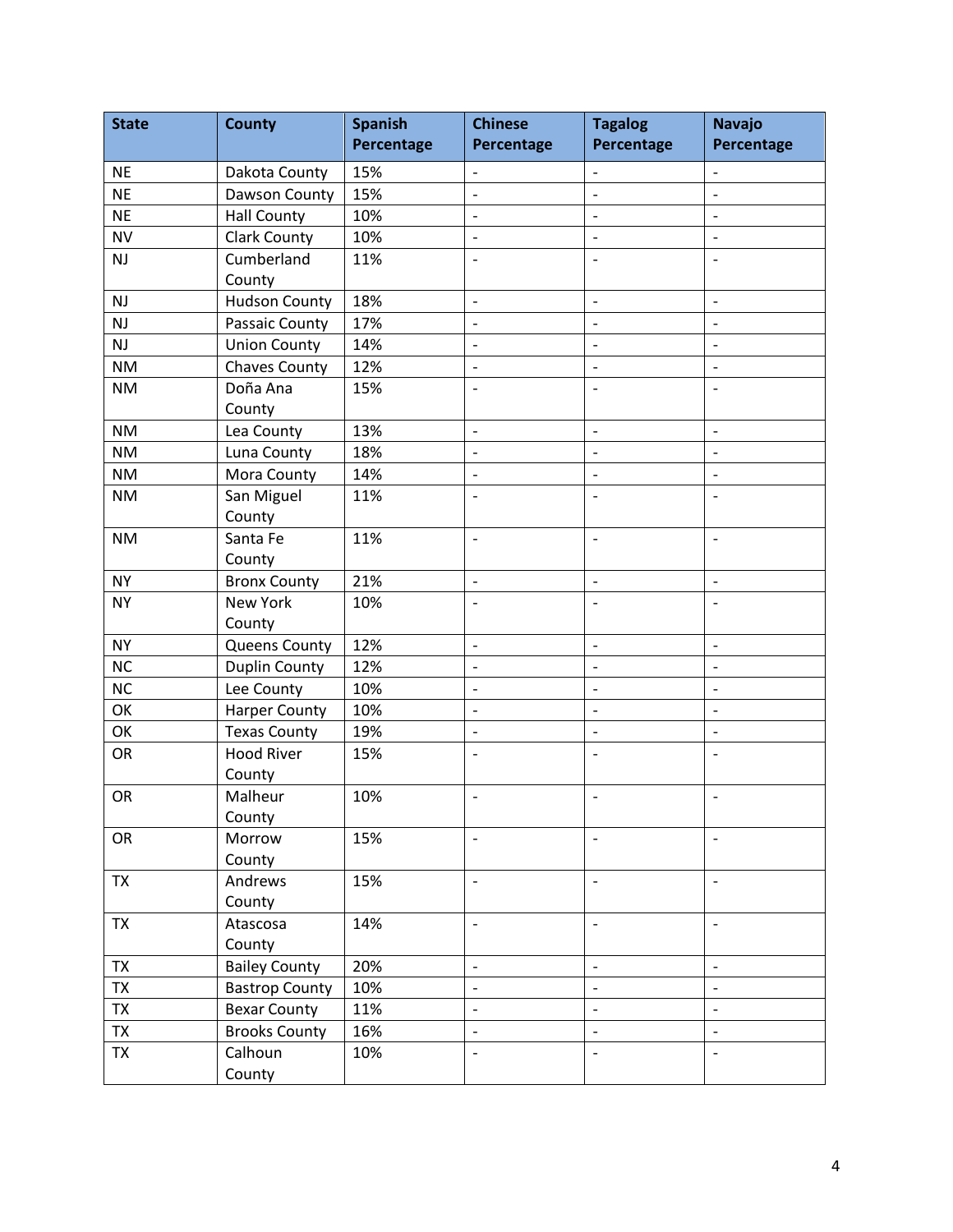| <b>State</b> | <b>County</b>         | <b>Spanish</b> | <b>Chinese</b>           | <b>Tagalog</b>           | <b>Navajo</b>            |
|--------------|-----------------------|----------------|--------------------------|--------------------------|--------------------------|
|              |                       | Percentage     | Percentage               | Percentage               | Percentage               |
| TX           | Cameron               | 29%            | $\overline{a}$           | $\overline{\phantom{a}}$ | $\qquad \qquad -$        |
|              | County                |                |                          |                          |                          |
| <b>TX</b>    | Camp County           | 12%            | $\overline{\phantom{a}}$ | $\overline{a}$           | $\frac{1}{2}$            |
| <b>TX</b>    | Castro County         | 21%            | $\overline{a}$           | $\overline{\phantom{a}}$ | $\overline{\phantom{a}}$ |
| <b>TX</b>    | Cochran               | 19%            | $\overline{a}$           |                          |                          |
|              | County                |                |                          |                          |                          |
| <b>TX</b>    | Concho County         | 24%            | $\overline{a}$           | $\qquad \qquad -$        | $\blacksquare$           |
| <b>TX</b>    | Crane County          | 18%            | $\overline{a}$           | $\overline{\phantom{a}}$ | $\overline{\phantom{a}}$ |
| <b>TX</b>    | Crockett              | 13%            | $\overline{a}$           |                          |                          |
|              | County                |                |                          |                          |                          |
| <b>TX</b>    | Crosby County         | 12%            | $\overline{a}$           | $\overline{\phantom{a}}$ | $\overline{\phantom{a}}$ |
| <b>TX</b>    | Culberson             | 12%            | $\overline{a}$           |                          |                          |
|              | County                |                |                          |                          |                          |
| <b>TX</b>    | <b>Dallam County</b>  | 12%            | $\overline{\phantom{0}}$ | $\overline{\phantom{a}}$ | $\overline{\phantom{a}}$ |
| <b>TX</b>    | <b>Dallas County</b>  | 17%            | $\overline{a}$           |                          |                          |
| <b>TX</b>    | Dawson County         | 13%            | $\qquad \qquad -$        |                          | $\overline{\phantom{a}}$ |
| <b>TX</b>    | Deaf Smith            | 19%            | $\overline{a}$           | $\overline{\phantom{a}}$ | $\overline{\phantom{a}}$ |
|              | County                |                |                          |                          |                          |
| <b>TX</b>    | <b>Dimmit County</b>  | 24%            | $\overline{a}$           | $\overline{\phantom{a}}$ | $\overline{\phantom{a}}$ |
| <b>TX</b>    | <b>Duval County</b>   | 16%            | $\overline{a}$           | $\overline{\phantom{0}}$ | $\overline{a}$           |
| <b>TX</b>    | <b>Ector County</b>   | 14%            | $\overline{a}$           | $\overline{\phantom{a}}$ | $\blacksquare$           |
| <b>TX</b>    | Edwards               | 11%            | $\overline{a}$           |                          |                          |
|              | County                |                |                          |                          |                          |
| <b>TX</b>    | El Paso County        | 30%            | $\overline{a}$           | $\overline{\phantom{a}}$ | $\overline{\phantom{a}}$ |
| <b>TX</b>    | Frio County           | 16%            | $\overline{a}$           | $\overline{\phantom{0}}$ | $\overline{a}$           |
| <b>TX</b>    | <b>Gaines County</b>  | 10%            | $\overline{a}$           | $\overline{\phantom{0}}$ | $\overline{\phantom{a}}$ |
| TX           | Garza County          | 40%            | $\overline{\phantom{0}}$ | $\overline{\phantom{a}}$ | $\overline{\phantom{a}}$ |
| <b>TX</b>    | Glasscock             | 12%            | $\overline{a}$           |                          |                          |
|              | County                |                |                          |                          |                          |
| <b>TX</b>    | Gonzales              | 12%            | $\overline{a}$           | $\overline{\phantom{a}}$ | $\overline{\phantom{a}}$ |
|              | County                |                |                          |                          |                          |
| <b>TX</b>    | <b>Hale County</b>    | 10%            | $\overline{a}$           | $\overline{\phantom{0}}$ | $\blacksquare$           |
| <b>TX</b>    | Hansford              | 15%            | $\overline{a}$           |                          |                          |
|              | County                |                |                          |                          |                          |
| <b>TX</b>    | <b>Harris County</b>  | 17%            | $\overline{a}$           | $\overline{\phantom{0}}$ | $\blacksquare$           |
| <b>TX</b>    | <b>Haskell County</b> | 11%            | $\blacksquare$           | $\overline{\phantom{a}}$ | $\overline{\phantom{a}}$ |
| <b>TX</b>    | Hemphill              | 10%            | $\overline{a}$           | $\overline{\phantom{a}}$ | $\overline{\phantom{a}}$ |
|              | County                |                |                          |                          |                          |
| <b>TX</b>    | <b>Hidalgo County</b> | 32%            | $\blacksquare$           | $\frac{1}{2}$            | $\blacksquare$           |
| <b>TX</b>    | <b>Howard County</b>  | 10%            | $\overline{a}$           | $\overline{\phantom{0}}$ | $\overline{\phantom{0}}$ |
| <b>TX</b>    | Hudspeth              | 34%            | $\overline{a}$           | $\overline{\phantom{a}}$ | $\overline{\phantom{a}}$ |
|              | County                |                |                          |                          |                          |
| <b>TX</b>    | Jeff Davis            | 11%            | $\overline{a}$           | $\overline{\phantom{a}}$ | $\overline{\phantom{a}}$ |
|              | County                |                |                          |                          |                          |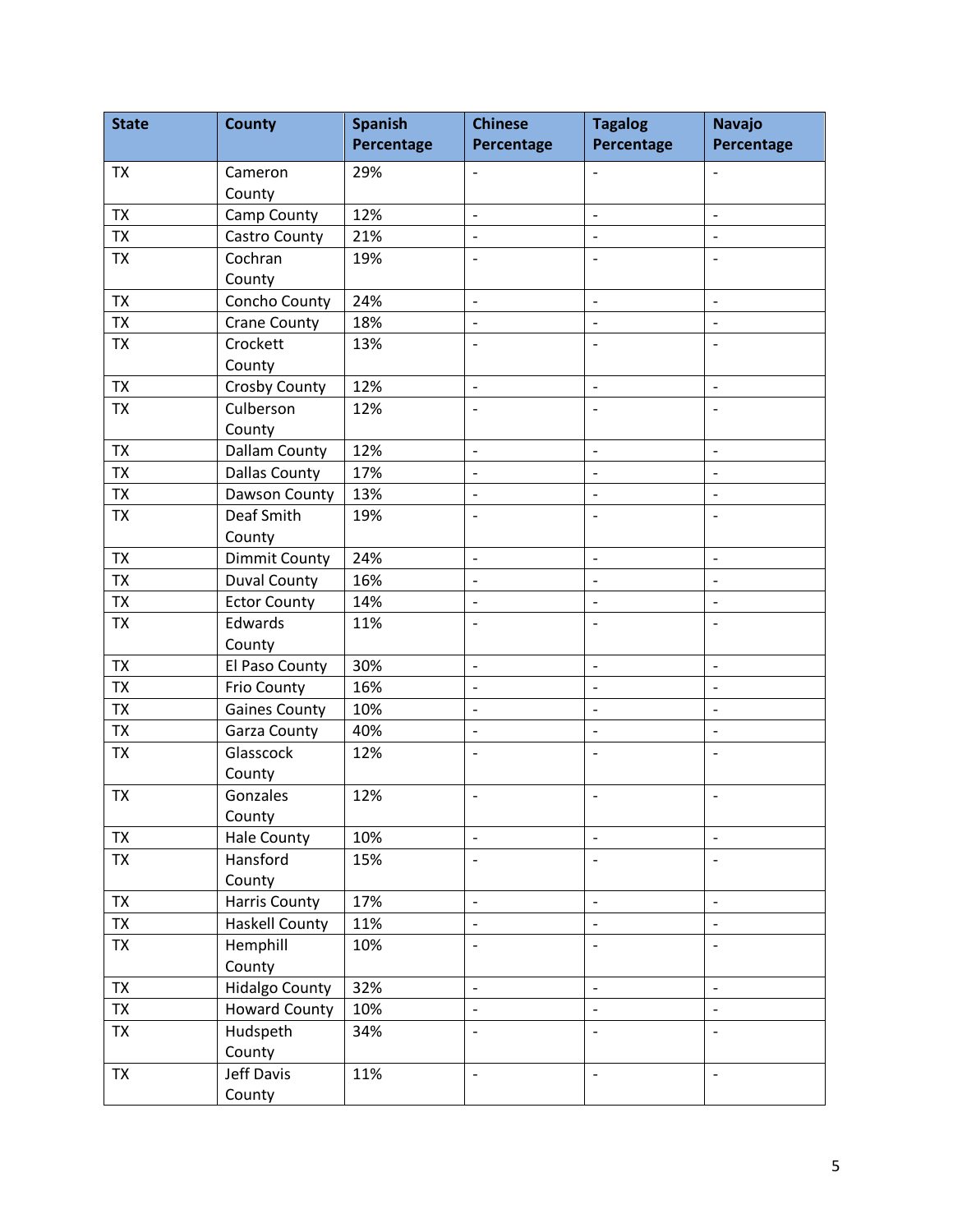| <b>State</b> | <b>County</b>          | <b>Spanish</b> | <b>Chinese</b>           | <b>Tagalog</b>           | <b>Navajo</b>            |
|--------------|------------------------|----------------|--------------------------|--------------------------|--------------------------|
|              |                        | Percentage     | Percentage               | Percentage               | Percentage               |
| TX           | Jim Hogg               | 23%            | $\overline{\phantom{a}}$ | $\overline{\phantom{m}}$ | $\overline{\phantom{a}}$ |
|              | County                 |                |                          |                          |                          |
| <b>TX</b>    | Jim Wells              | 12%            | $\overline{a}$           | $\overline{\phantom{a}}$ | $\overline{\phantom{a}}$ |
|              | County                 |                |                          |                          |                          |
| <b>TX</b>    | Karnes County          | 10%            | $\overline{a}$           | $\overline{\phantom{a}}$ | $\overline{a}$           |
| <b>TX</b>    | Kenedy County          | 23%            | $\overline{a}$           | $\overline{\phantom{a}}$ | $\overline{\phantom{a}}$ |
| <b>TX</b>    | <b>King County</b>     | 13%            | $\overline{\phantom{m}}$ | $\overline{\phantom{a}}$ | $\qquad \qquad -$        |
| <b>TX</b>    | Kinney County          | 12%            | $\overline{a}$           | $\overline{a}$           |                          |
| <b>TX</b>    | <b>Kleberg County</b>  | 13%            | $\overline{a}$           | $\overline{\phantom{0}}$ | $\overline{a}$           |
| <b>TX</b>    | <b>Knox County</b>     | 10%            | $\overline{\phantom{a}}$ | $\overline{\phantom{a}}$ | $\qquad \qquad -$        |
| <b>TX</b>    | La Salle County        | 23%            | $\overline{a}$           | $\overline{a}$           |                          |
| <b>TX</b>    | Lamb County            | 12%            | $\overline{a}$           | $\overline{\phantom{0}}$ | $\overline{a}$           |
| <b>TX</b>    | Limestone              | 12%            | $\overline{a}$           | $\overline{\phantom{a}}$ | $\overline{\phantom{a}}$ |
|              | County                 |                |                          |                          |                          |
| <b>TX</b>    | Lipscomb               | 11%            | $\overline{a}$           | $\overline{\phantom{a}}$ | $\overline{\phantom{a}}$ |
|              | County                 |                |                          |                          |                          |
| <b>TX</b>    | <b>Martin County</b>   | 10%            | $\overline{\phantom{a}}$ | $\overline{\phantom{a}}$ | $\overline{\phantom{a}}$ |
| <b>TX</b>    | Matagorda              | 11%            | $\overline{a}$           | $\overline{\phantom{a}}$ | $\overline{\phantom{a}}$ |
|              | County                 |                |                          |                          |                          |
| <b>TX</b>    | Maverick               | 47%            | $\overline{a}$           | $\overline{\phantom{a}}$ | $\overline{\phantom{0}}$ |
|              | County                 |                |                          |                          |                          |
| <b>TX</b>    | McMullen               | 14%            | $\overline{a}$           | $\overline{\phantom{a}}$ | $\overline{\phantom{a}}$ |
|              | County                 |                |                          |                          |                          |
| <b>TX</b>    | Midland                | 10%            | $\overline{a}$           | $\overline{\phantom{a}}$ | $\overline{\phantom{m}}$ |
|              | County                 |                |                          |                          |                          |
| <b>TX</b>    | Moore County           | 18%            | $\overline{\phantom{a}}$ | $\frac{1}{2}$            | $\overline{\phantom{0}}$ |
| <b>TX</b>    | Navarro County         | 11%            | $\overline{a}$           | $\overline{\phantom{a}}$ | $\overline{\phantom{a}}$ |
| <b>TX</b>    | <b>Nueces County</b>   | 11%            | $\overline{\phantom{m}}$ | $\overline{\phantom{a}}$ | $\overline{\phantom{a}}$ |
| <b>TX</b>    | Ochiltree              | 21%            |                          |                          |                          |
|              | County                 |                |                          |                          |                          |
| TX           | Parmer County          | 22%            | $\qquad \qquad -$        | $\qquad \qquad -$        | $\qquad \qquad -$        |
| <b>TX</b>    | Pecos County           | 16%            | $\overline{a}$           |                          |                          |
| TX           | <b>Potter County</b>   | 10%            | $\overline{a}$           | $\overline{a}$           |                          |
| <b>TX</b>    | Presidio County        | 37%            | $\overline{\phantom{a}}$ | $\overline{\phantom{a}}$ | $\overline{\phantom{a}}$ |
| <b>TX</b>    | Reagan County          | 20%            | $\qquad \qquad -$        |                          |                          |
| <b>TX</b>    | <b>Reeves County</b>   | 24%            | $\overline{\phantom{a}}$ | $\overline{\phantom{a}}$ | $\overline{\phantom{0}}$ |
| <b>TX</b>    | Sherman                | 14%            | $\blacksquare$           | $\overline{\phantom{a}}$ | $\blacksquare$           |
|              | County                 |                |                          |                          |                          |
| <b>TX</b>    | <b>Starr County</b>    | 50%            | $\overline{a}$           | $\overline{\phantom{0}}$ | $\overline{\phantom{0}}$ |
| <b>TX</b>    | <b>Sterling County</b> | 15%            | $\overline{\phantom{m}}$ | $\qquad \qquad -$        | $\qquad \qquad -$        |
| <b>TX</b>    | <b>Sutton County</b>   | 14%            |                          |                          |                          |
| <b>TX</b>    | <b>Tarrant County</b>  | 10%            | $\blacksquare$           | $\overline{\phantom{0}}$ | $\overline{\phantom{0}}$ |
| TX           | <b>Terry County</b>    | 11%            | $\qquad \qquad -$        | $\qquad \qquad -$        | $\qquad \qquad -$        |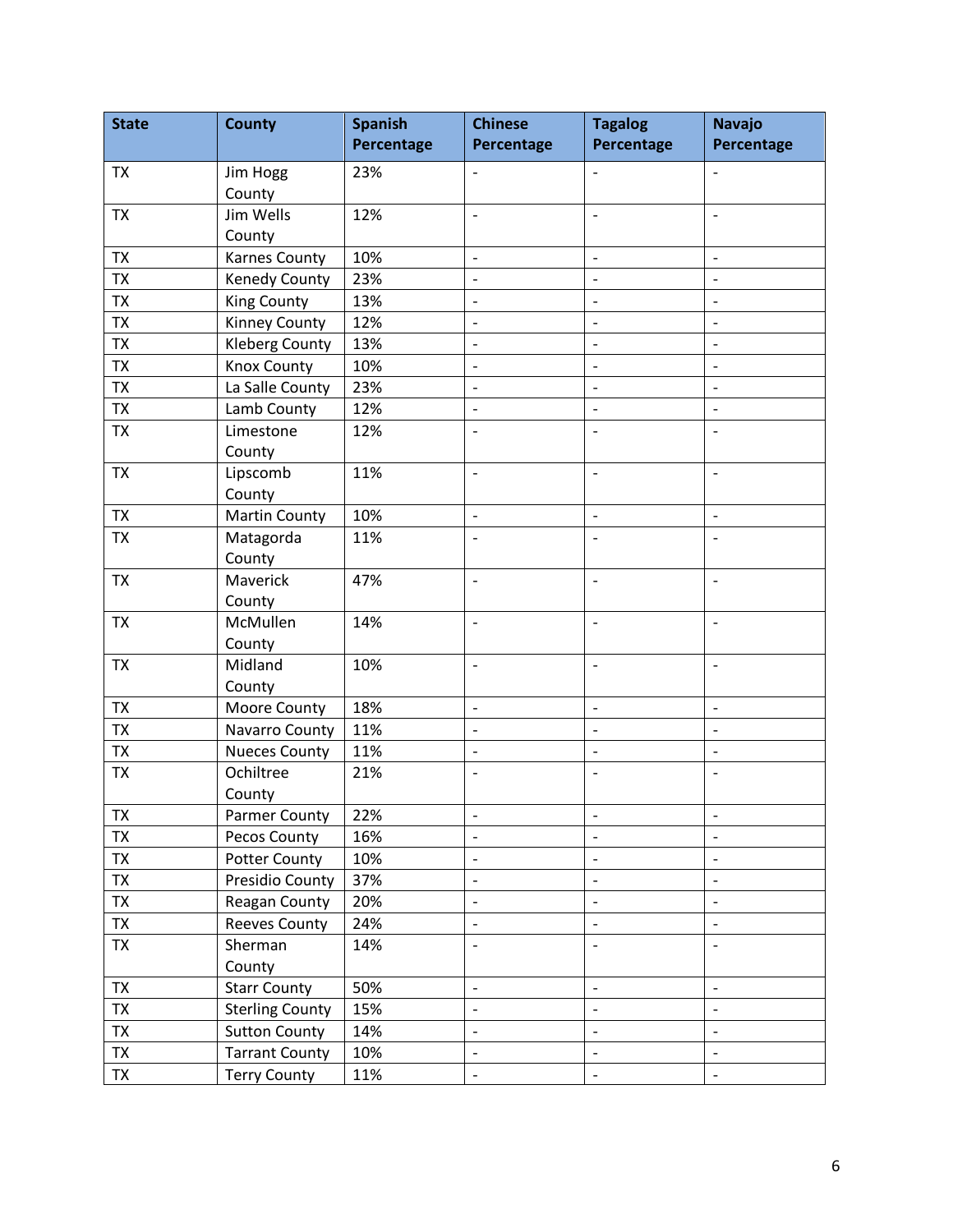| <b>State</b> | <b>County</b>                    | <b>Spanish</b> | <b>Chinese</b>           | <b>Tagalog</b>           | <b>Navajo</b>                |
|--------------|----------------------------------|----------------|--------------------------|--------------------------|------------------------------|
|              |                                  | Percentage     | Percentage               | Percentage               | Percentage                   |
| <b>TX</b>    | <b>Titus County</b>              | 20%            | $\overline{\phantom{a}}$ | $\blacksquare$           | $\overline{\phantom{a}}$     |
| <b>TX</b>    | <b>Travis County</b>             | 11%            | $\overline{\phantom{0}}$ | $\overline{a}$           |                              |
| <b>TX</b>    | <b>Upton County</b>              | 14%            | $\overline{a}$           | $\overline{a}$           | $\overline{\phantom{0}}$     |
| <b>TX</b>    | <b>Uvalde County</b>             | 12%            | $\overline{a}$           | $\overline{\phantom{a}}$ | $\overline{\phantom{a}}$     |
| <b>TX</b>    | Val Verde                        | 24%            | $\overline{a}$           |                          |                              |
|              | County                           |                |                          |                          |                              |
| <b>TX</b>    | <b>Ward County</b>               | 13%            | $\overline{\phantom{a}}$ | $\blacksquare$           | $\overline{\phantom{a}}$     |
| <b>TX</b>    | Webb County                      | 47%            | $\overline{a}$           | $\overline{a}$           | $\overline{\phantom{a}}$     |
| <b>TX</b>    | <b>Willacy County</b>            | 19%            | $\overline{a}$           | $\overline{\phantom{a}}$ | $\overline{\phantom{a}}$     |
| <b>TX</b>    | <b>Winkler County</b>            | 17%            | $\qquad \qquad -$        | $\overline{\phantom{a}}$ | $\overline{\phantom{a}}$     |
| <b>TX</b>    | Yoakum County                    | 25%            | $\overline{a}$           | $\overline{a}$           | $\overline{\phantom{m}}$     |
| <b>TX</b>    | Zapata County                    | 39%            | $\overline{\phantom{0}}$ | $\overline{\phantom{a}}$ | $\overline{\phantom{a}}$     |
| <b>TX</b>    | Zavala County                    | 32%            | $\overline{\phantom{0}}$ | $\overline{a}$           | $\overline{\phantom{a}}$     |
| VA           | Manassas city                    | 15%            | $\overline{a}$           | $\overline{a}$           | $\overline{\phantom{0}}$     |
| VA           | Manassas Park                    | 17%            | $\overline{a}$           |                          | $\overline{a}$               |
|              | city                             |                |                          |                          |                              |
| <b>WA</b>    | <b>Adams County</b>              | 28%            | $\overline{a}$           | $\overline{\phantom{a}}$ | $\overline{\phantom{a}}$     |
| <b>WA</b>    | Douglas County                   | 13%            | $\overline{\phantom{0}}$ | $\overline{a}$           | $\overline{\phantom{a}}$     |
| <b>WA</b>    | Franklin County                  | 26%            | $\overline{a}$           | $\overline{a}$           | $\frac{1}{2}$                |
| <b>WA</b>    | <b>Grant County</b>              | 16%            | $\overline{\phantom{a}}$ | $\overline{\phantom{a}}$ | $\overline{\phantom{a}}$     |
| <b>WA</b>    | Yakima County                    | 18%            | $\overline{\phantom{0}}$ | $\overline{a}$           | $\overline{\phantom{a}}$     |
| PR           | Adjuntas                         | 87%            | $\overline{a}$           |                          |                              |
|              | Municipio                        |                |                          |                          |                              |
| <b>PR</b>    | Aguada                           | 81%            | $\overline{a}$           | $\overline{\phantom{a}}$ | $\overline{\phantom{0}}$     |
|              | Municipio                        |                |                          |                          |                              |
| PR           | Aguadilla                        | 76%            | $\overline{a}$           | $\overline{\phantom{a}}$ | $\overline{\phantom{a}}$     |
|              | Municipio                        |                |                          |                          |                              |
| <b>PR</b>    | <b>Aguas Buenas</b>              | 88%            | $\overline{a}$           | $\overline{\phantom{a}}$ | $\overline{\phantom{a}}$     |
|              | Municipio                        |                |                          |                          |                              |
| PR           | Aibonito                         | 84%            | $\overline{\phantom{0}}$ | $\overline{a}$           | $\qquad \qquad \blacksquare$ |
|              | Municipio                        |                |                          |                          |                              |
| <b>PR</b>    | Añasco                           | 88%            |                          |                          | $\overline{\phantom{a}}$     |
|              | Municipio                        |                |                          |                          |                              |
| PR           | Arecibo                          | 82%            | $\overline{\phantom{a}}$ | $\overline{\phantom{a}}$ | $\overline{\phantom{a}}$     |
|              | Municipio                        |                |                          |                          |                              |
| PR           | Arroyo                           | 82%            | $\qquad \qquad -$        | $\overline{\phantom{0}}$ | $\overline{\phantom{a}}$     |
|              | Municipio                        |                |                          |                          |                              |
| <b>PR</b>    | Barceloneta                      | 75%            | $\overline{a}$           | $\overline{\phantom{a}}$ | $\overline{\phantom{a}}$     |
| <b>PR</b>    | Municipio                        | 88%            | $\overline{a}$           | $\overline{a}$           | $\overline{\phantom{a}}$     |
|              | <b>Barranquitas</b><br>Municipio |                |                          |                          |                              |
| <b>PR</b>    | Bayamón                          | 77%            | $\overline{a}$           | $\overline{\phantom{a}}$ | $\overline{\phantom{a}}$     |
|              | Municipio                        |                |                          |                          |                              |
|              |                                  |                |                          |                          |                              |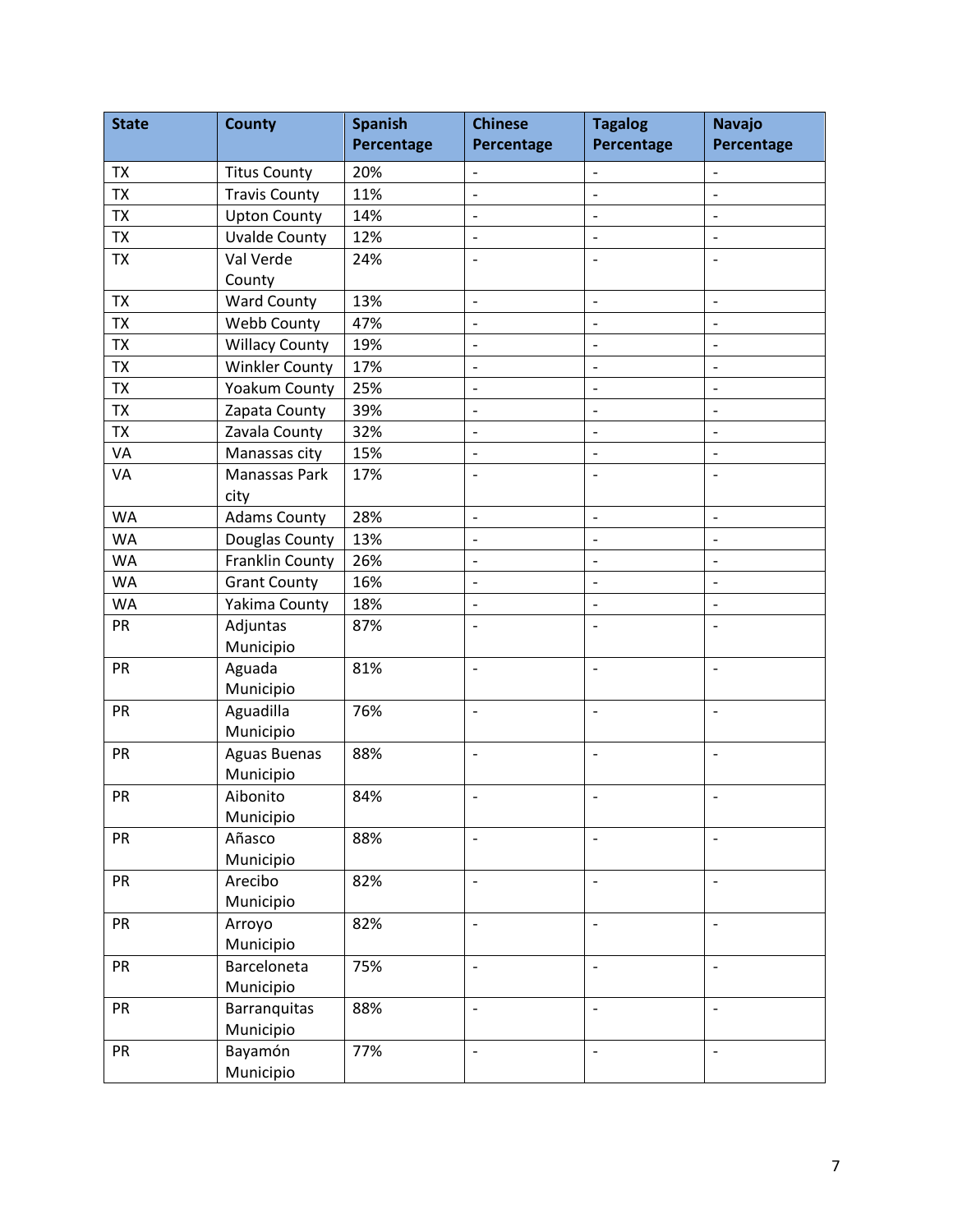| <b>State</b> | <b>County</b>        | <b>Spanish</b> | <b>Chinese</b>           | <b>Tagalog</b>           | <b>Navajo</b>            |
|--------------|----------------------|----------------|--------------------------|--------------------------|--------------------------|
|              |                      | Percentage     | <b>Percentage</b>        | Percentage               | Percentage               |
| PR           | Cabo Rojo            | 86%            | $\overline{\phantom{a}}$ | $\overline{\phantom{a}}$ | $\overline{\phantom{a}}$ |
|              | Municipio            |                |                          |                          |                          |
| PR           | Caguas               | 77%            | $\overline{\phantom{a}}$ | $\overline{\phantom{a}}$ | $\overline{\phantom{0}}$ |
|              | Municipio            |                |                          |                          |                          |
| PR           | Camuy                | 86%            | $\overline{a}$           | $\overline{\phantom{a}}$ | $\overline{a}$           |
|              | Municipio            |                |                          |                          |                          |
| PR           | Canóvanas            | 83%            | $\overline{a}$           | $\overline{\phantom{a}}$ | $\overline{\phantom{0}}$ |
|              | Municipio            |                |                          |                          |                          |
| PR           | Carolina             | 75%            | $\overline{\phantom{a}}$ | $\overline{\phantom{a}}$ | $\overline{a}$           |
|              | Municipio            |                |                          |                          |                          |
| PR           | Cataño               | 87%            | $\overline{\phantom{a}}$ | $\overline{\phantom{a}}$ | $\overline{a}$           |
| PR           | Municipio            | 87%            | $\overline{a}$           | $\overline{\phantom{a}}$ | $\overline{\phantom{m}}$ |
|              | Cayey<br>Municipio   |                |                          |                          |                          |
| PR           | Ceiba                | 74%            | $\overline{a}$           | $\blacksquare$           | $\overline{\phantom{a}}$ |
|              | Municipio            |                |                          |                          |                          |
| PR           | Ciales               | 88%            | $\overline{\phantom{a}}$ | $\overline{\phantom{a}}$ | $\overline{a}$           |
|              | Municipio            |                |                          |                          |                          |
| PR           | Cidra Municipio      | 88%            | $\overline{a}$           | $\overline{\phantom{a}}$ | $\overline{\phantom{0}}$ |
| PR           | Coamo                | 78%            | $\overline{\phantom{a}}$ |                          | $\overline{a}$           |
|              | Municipio            |                |                          |                          |                          |
| PR           | Comerío              | 90%            | $\overline{a}$           | $\frac{1}{2}$            | $\overline{\phantom{a}}$ |
|              | Municipio            |                |                          |                          |                          |
| PR           | Corozal              | 86%            | $\overline{\phantom{a}}$ | $\overline{\phantom{a}}$ | $\overline{a}$           |
|              | Municipio            |                |                          |                          |                          |
| PR           | Culebra              | 78%            | $\overline{\phantom{a}}$ | $\overline{\phantom{a}}$ | $\overline{a}$           |
|              | Municipio            |                |                          |                          |                          |
| PR           | Dorado               | 74%            | $\overline{a}$           | $\overline{\phantom{a}}$ | $\overline{a}$           |
|              | Municipio            |                |                          |                          |                          |
| PR           | Fajardo              | 76%            | $\overline{\phantom{a}}$ | $\overline{\phantom{a}}$ | $\overline{\phantom{a}}$ |
|              | Municipio            |                |                          |                          |                          |
| PR           | Florida<br>Municipio | 83%            | $\overline{a}$           | $\overline{\phantom{a}}$ | $\overline{\phantom{0}}$ |
| PR           | Guánica              | 84%            | $\overline{a}$           | $\overline{\phantom{a}}$ | $\overline{\phantom{a}}$ |
|              | Municipio            |                |                          |                          |                          |
| PR           | Guayama              | 82%            | $\overline{\phantom{a}}$ | $\frac{1}{2}$            | $\overline{\phantom{a}}$ |
|              | Municipio            |                |                          |                          |                          |
| PR           | Guayanilla           | 86%            | $\overline{a}$           | $\frac{1}{2}$            | $\overline{a}$           |
|              | Municipio            |                |                          |                          |                          |
| PR           | Guaynabo             | 72%            | $\overline{\phantom{a}}$ | $\blacksquare$           | $\overline{\phantom{a}}$ |
|              | Municipio            |                |                          |                          |                          |
| PR           | Gurabo               | 78%            | $\overline{a}$           | $\overline{\phantom{a}}$ | $\overline{a}$           |
|              | Municipio            |                |                          |                          |                          |
| PR           | Hatillo              | 87%            | $\overline{a}$           | $\overline{\phantom{a}}$ | $\overline{\phantom{a}}$ |
|              | Municipio            |                |                          |                          |                          |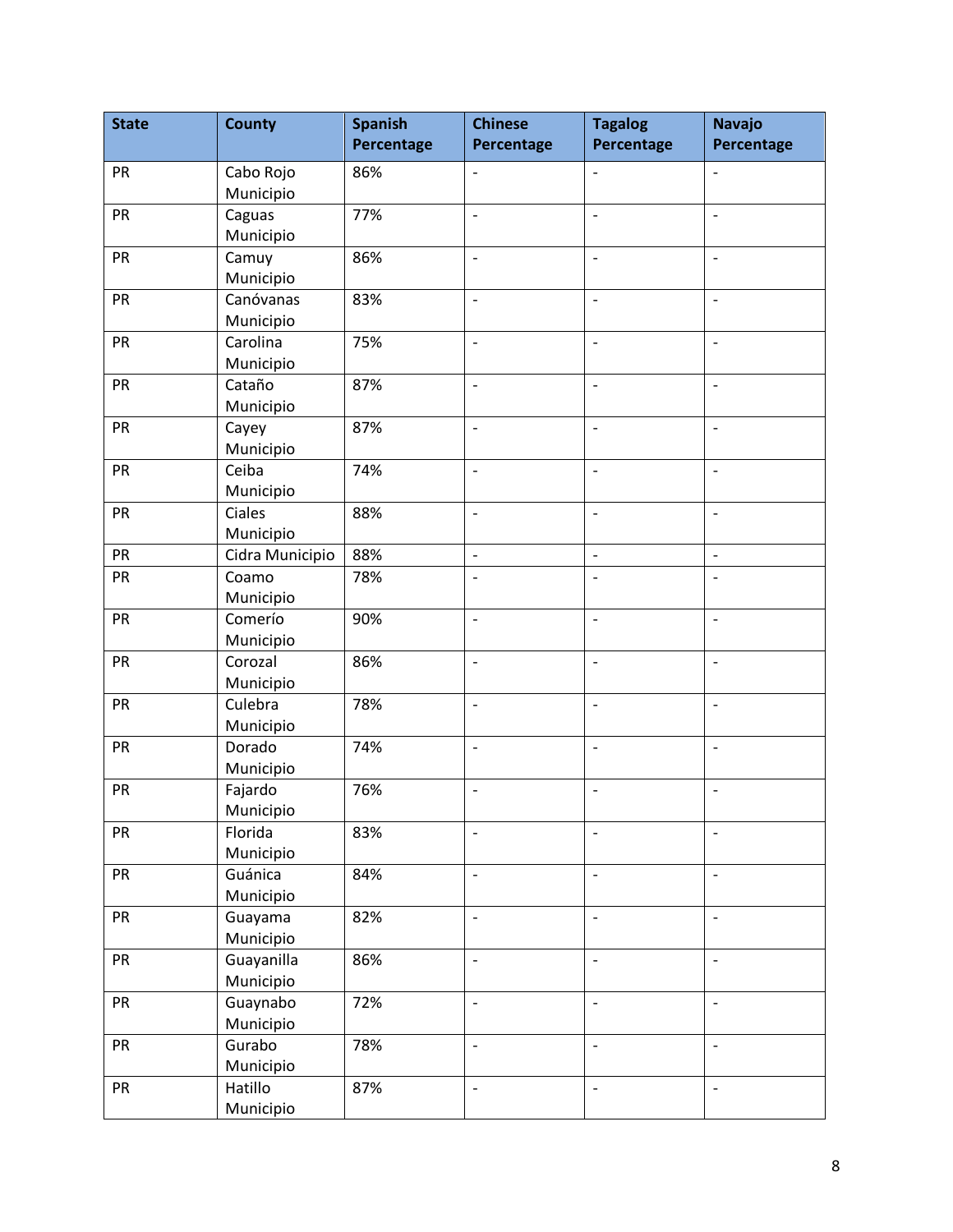| <b>State</b> | <b>County</b>            | <b>Spanish</b> | <b>Chinese</b>           | <b>Tagalog</b>           | <b>Navajo</b>            |
|--------------|--------------------------|----------------|--------------------------|--------------------------|--------------------------|
|              |                          | Percentage     | Percentage               | Percentage               | Percentage               |
| PR           | Hormigueros<br>Municipio | 73%            | $\overline{\phantom{a}}$ | $\overline{\phantom{0}}$ | $\overline{\phantom{0}}$ |
| <b>PR</b>    | Humacao<br>Municipio     | 78%            | $\overline{\phantom{a}}$ | $\overline{\phantom{a}}$ | $\frac{1}{2}$            |
| PR           | Isabela<br>Municipio     | 81%            | $\overline{\phantom{a}}$ | $\overline{\phantom{0}}$ | $\overline{\phantom{a}}$ |
| PR           | Jayuya<br>Municipio      | 89%            | $\overline{a}$           | $\overline{a}$           | $\overline{\phantom{a}}$ |
| PR           | Juana Díaz<br>Municipio  | 85%            | $\overline{a}$           | $\overline{a}$           | $\overline{a}$           |
| PR           | Juncos<br>Municipio      | 84%            | $\overline{\phantom{a}}$ | $\overline{\phantom{0}}$ | $\overline{\phantom{a}}$ |
| PR           | Lajas Municipio          | 90%            | $\overline{\phantom{a}}$ | $\overline{\phantom{0}}$ | $\overline{\phantom{a}}$ |
| <b>PR</b>    | Lares Municipio          | 89%            | $\overline{\phantom{a}}$ | $\overline{\phantom{a}}$ | $\overline{\phantom{a}}$ |
| PR           | Las Marías<br>Municipio  | 91%            | $\overline{\phantom{a}}$ | $\overline{\phantom{a}}$ | $\overline{a}$           |
| PR           | Las Piedras<br>Municipio | 85%            | $\overline{\phantom{a}}$ | $\overline{\phantom{a}}$ | $\overline{\phantom{a}}$ |
| PR           | Loíza Municipio          | 89%            | $\overline{\phantom{a}}$ | $\frac{1}{2}$            | $\blacksquare$           |
| PR           | Luquillo<br>Municipio    | 79%            | $\overline{a}$           | $\overline{a}$           | $\overline{a}$           |
| <b>PR</b>    | Manatí<br>Municipio      | 80%            | $\overline{a}$           | $\overline{a}$           | $\frac{1}{2}$            |
| <b>PR</b>    | Maricao<br>Municipio     | 92%            | $\overline{a}$           | $\overline{\phantom{a}}$ | $\overline{\phantom{a}}$ |
| PR           | Maunabo<br>Municipio     | 87%            | $\overline{\phantom{a}}$ | $\overline{\phantom{0}}$ | $\overline{\phantom{a}}$ |
| PR           | Mayagüez<br>Municipio    | 75%            | $\overline{a}$           | $\overline{\phantom{a}}$ | $\overline{\phantom{a}}$ |
| PR           | Moca<br>Municipio        | 83%            | $\overline{\phantom{a}}$ |                          | $\overline{\phantom{0}}$ |
| <b>PR</b>    | Morovis<br>Municipio     | 87%            | $\overline{\phantom{a}}$ | $\overline{\phantom{a}}$ | $\overline{\phantom{a}}$ |
| PR           | Naguabo<br>Municipio     | 82%            | $\overline{\phantom{a}}$ | $\overline{\phantom{a}}$ | $\overline{\phantom{a}}$ |
| <b>PR</b>    | Naranjito<br>Municipio   | 88%            | $\overline{\phantom{a}}$ | $\overline{\phantom{a}}$ | $\overline{\phantom{a}}$ |
| PR           | Orocovis<br>Municipio    | 90%            | $\overline{a}$           | $\blacksquare$           | $\overline{\phantom{m}}$ |
| PR           | Patillas<br>Municipio    | 86%            | $\blacksquare$           | $\overline{\phantom{0}}$ | $\overline{\phantom{a}}$ |
| <b>PR</b>    | Peñuelas<br>Municipio    | 86%            | $\blacksquare$           | $\overline{\phantom{0}}$ | $\overline{\phantom{a}}$ |